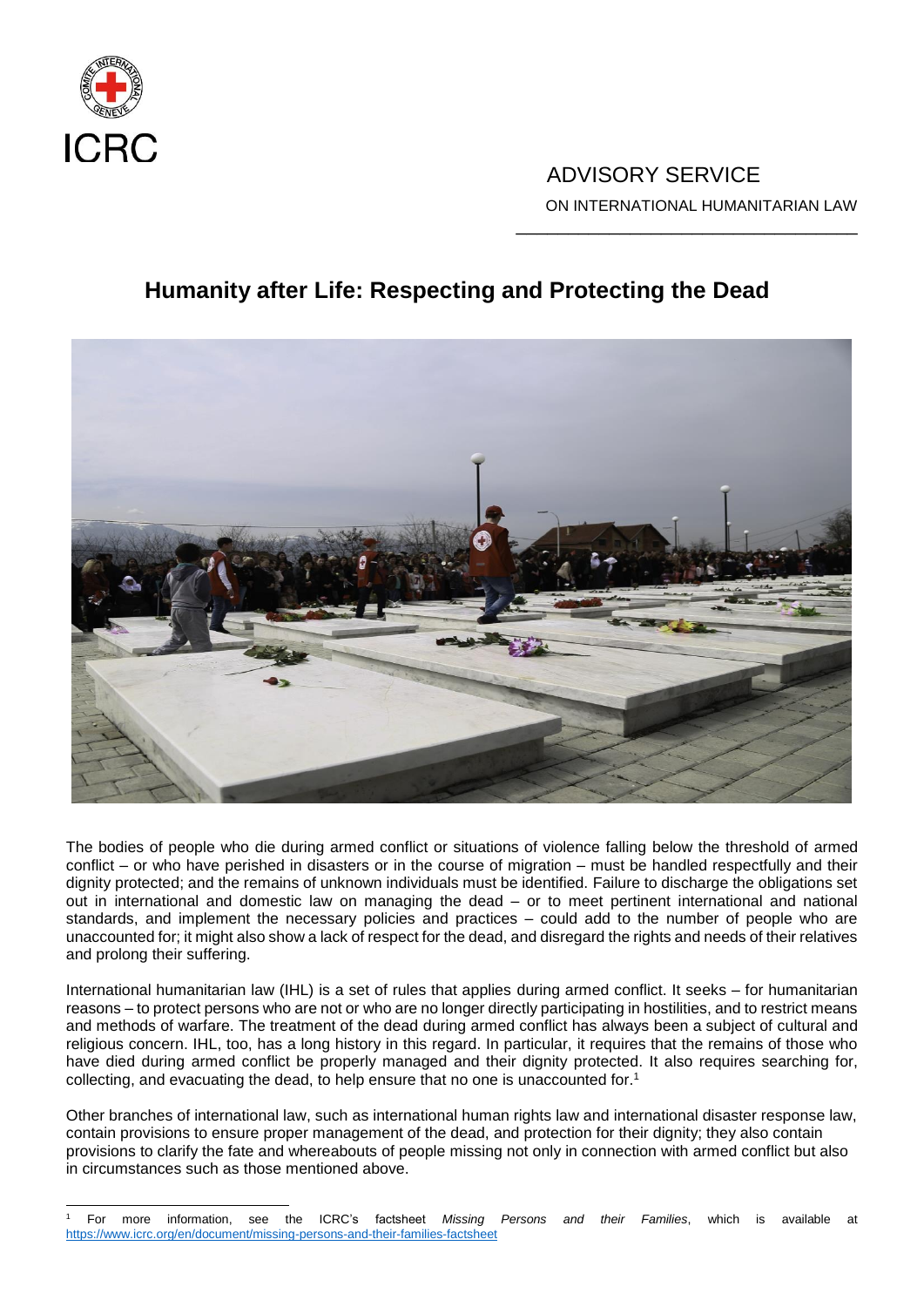## **Application of relevant IHL provisions**

The dead must be respected and protected during international or non-internationalarmed conflict, as required by specific provisions of the 1949 Geneva Conventions (GC I–IV) and their two Additional Protocols of 1977 (AP I and AP<br>II), and by customary II), and by customary international humanitarian law (CIHL).

#### *Obligation to search for, collect and evacuate the dead*

Whenever circumstances permit, and particularly after an engagement, every party to conflict must, without delay, take all possible measures to search for, collect and evacuate the dead without adverse distinction (GC I, Article 15(1); GC II, Article  $18(1)$ ; Article 16(2); AP I, Articles 32 and 33; AP II, Article 8; and CIHL Study, <sup>2</sup> Rule 112)*.* 3

Parties to an international armed conflict may also appeal to the civilian population and aid societies to search for the dead and report their location (AP I, Article 17(2)), and shall endeavour to agree on arrangements for teams to search for, identify and recover the dead from battlefield areas (AP I, Article 33(4)). At sea, parties may appeal to commanders of neutral vessels to collect the dead (GC II, Article 21). In both international and non-international armed conflict, obliging victims to collect the dead bodies of other members of their ethnic group is not acceptable and may amount to torture*.* 4

l

<sup>3</sup> For more information on the prohibition against adverse distinction, see in particular: *ICRC Commentary on the First Geneva Convention*, 2016 – and, in particular, paras 565–580 of the commentary on Article 3 common to the Geneva Conventions – available at

## *Treatment of the dead*

Parties to an armed conflict must take all possible measures to prevent despoilment of the dead<br>(GC I. Article 15(1): GC II. (GC I, Article 15(1); GC II, Article  $18(1)$ ; Article 16(2); AP I, Article 34(1); AP II, Article 8; and CIHL Study, Rule 113).

ll-treatment and mutilation of dead bodies is prohibited (GC I-<br>IV. Article 3(1)(c): AP II. IV, Article  $3(1)(c)$ ; Article 4(2)(a); CIHL Study, Rule 113).*<sup>5</sup>*

## *Identification*

Parties to an armed conflict must record all available information before disposing of the dead, with a view to identifying these dead bodies or human remains at a later date (GC I, Article 16(1); GC II, Article 19(1); GC III, Article 120(2); CIHL Study, Rule 116). Identification is an "obligation of means" that requires parties to do all that they can with all means available to them.

Parties to an international armed conflict shall prepare and forward to each other certificates of death or duly authenticated lists of the dead giving all particulars necessary to identify the deceased (GC I, Article 16(3); GC II. Article 19(3): GC III. Article 120(2); and GC IV, Articles 129(2 and 3) and 138).

#### *Return of human remains and personal effects of the dead*

Parties to an armed conflict must endeavour to facilitate the return of the remains of the deceased upon request of the party to which they belong or upon the request of their next of kin (GC I,

The prohibition against mutilating dead bodies is also set out in the section on

Article 17(3); GC III, Article  $120(6)$ ; Article 130(2); AP I, Article 34(2 and 3); CIHL Study, Rule 114). Return of the dead to their families can be considered a basic humanitarian goal, recognized in both conventional and CIHL. 6

Parties to an international armed conflict must return the personal effects of the deceased to their next of kin (CIHL Study,<br>Rule 114). Parties and/or Rule 114). national information bureaux must collect and forward – in sealed packets – last wills or other documents of importance to the next of kin, money and in general all articles of an intrinsic or sentimental value that are found on the dead, together with a complete list of the contents of the packets (GC I, Article 16(4); GC II, Article 19(3); GC III, Article 122(9); GC IV, Article 139; and AP I, Article 34(2)).

## *Wills*

Detaining Powers in international armed conflicts must facilitate the execution and authentication of the wills of prisoners of war and of civilian internees, in particular by allowing these prisoners and internees to consult a lawyer (GC III, Articles 77 and 120(1); and GC IV, Article 113;). Wills of prisoners of war and of civilian internees must be transferred for safe keeping (GC III, Article 120(1); and GC IV, Article 129(1)).

## *Burial and cremation*

The dead must be disposed of in a respectful manner (GC I, Article 17: GC II. Article 20: GC III. Article 120: GC IV.

6 ICRC *Commentary on the First Geneva Convention*, 2016 – and, in particular, the commentary on Art. 17, para 1645 – available at

[https://ihl-databases.icrc.org/ihl/full/GCI](https://ihl-databases.icrc.org/ihl/full/GCI-commentaryArt17)[commentaryArt17](https://ihl-databases.icrc.org/ihl/full/GCI-commentaryArt17)

<sup>2</sup> Jean-Marie Henckaerts and Louise Doswald-Beck, *Customary International Humanitarian Law, Volume I: Rules*, ICRC/Cambridge University Press, 2005: http://www.icrc.org/customary-<br>ihl/eng/docs/home.\_\_\_\_\_\_\_\_\_\_\_Subsequent

ihl/eng/docs/home. references are to the "CIHL Study".

[https://ihl-databases.icrc.org/ihl/full/GCI-](https://ihl-databases.icrc.org/ihl/full/GCI-commentaryArt3)

[commentaryArt3;](https://ihl-databases.icrc.org/ihl/full/GCI-commentaryArt3) and GC I, Art. 12; GC II, Art. 12; GC III, Art. 16; GC IV, Arts 13 and 27(3); AP I, Arts 9(1), 69(1), 70(1), and 75(1); AP II, Arts. 2(1), 4(1), and 18(2); and CIHL Study, Rule 88.

<sup>4</sup> ICRC *Commentary on the First Geneva Convention*, 2016 – and, in particular, the commentary on common Article 3, para. 639 – available at: [https://ihl](https://ihl-databases.icrc.org/ihl/full/GCI-commentaryArt3)[databases.icrc.org/ihl/full/GCI-](https://ihl-databases.icrc.org/ihl/full/GCI-commentaryArt3)

[commentaryArt3](https://ihl-databases.icrc.org/ihl/full/GCI-commentaryArt3)

<sup>&</sup>quot;war crimes" in the Statute of the International Criminal Court: it falls under the category of 'committing outrages upon personal dignity' (Arts 8(2)(b)(xxi) and 8(2)(c)(ii)).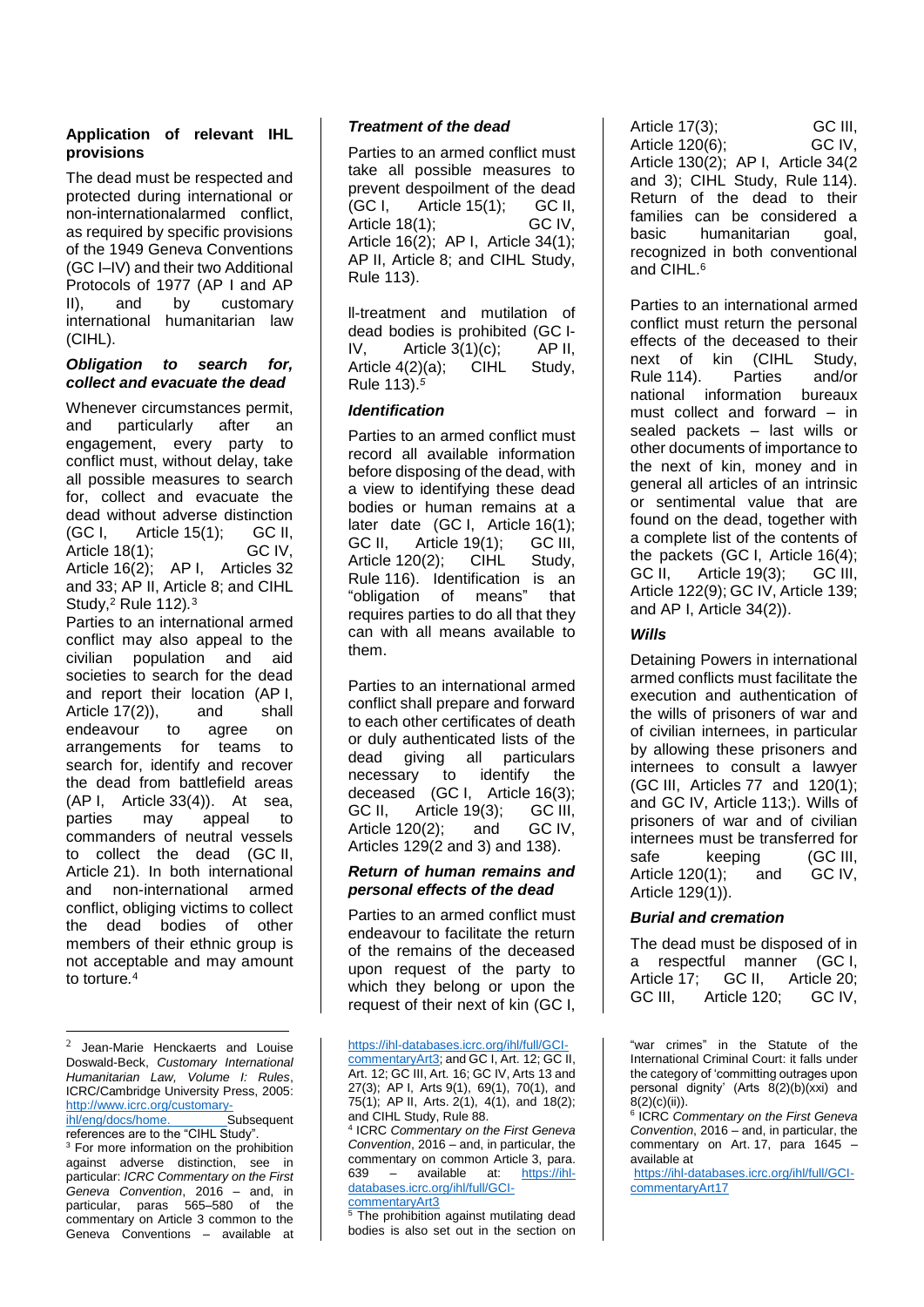Article 130; AP II, Article 8; and CIHL Study, Rule 115).

Parties to an international armed conflict have additional obligations concerning deceased members of the armed forces. They must carry out a careful (medical) examination of the body before burying or cremating it, in order to confirm death, establish identity and enable a report to be made (GC I, Article 17(1); GC II, Article 20(1); and GC III, Article 120(3)).

Cremation of dead bodies, which prevents any future documentation and identification of the deceased, is allowed only in exceptional circumstances: (i) for imperative reasons of hygiene (it is worth noting that, in most cases, dead bodies do not spread disease); (ii) on religious grounds, based on the religion of the deceased; or (iii) where the deceased prisoner of war or civilian internee has expressly stated this to be his/her wish, for instance, in a will to that effect  $(GC I,$  Article 17 $(2)$ ; GC II, Article 20(2); GC III,<br>Article 120(5); GC IV, Article  $120(5)$ ; Article 130(2); and CIHL Study, interpretation of Rule 115). In the exceptional cases where cremation is permissible, the circumstances and reasons for cremation must be included in the death certificate or duly authenticated list of the dead (GC I, Article 17(2); GC III, Article 120(5); and GC IV, Article 130(2)).

Detaining authorities must ensure that the dead are honourably buried, if possible according to the rites of the religion to which they belonged (GC I, Article 17(3); GC III, Article  $120(4)$ ; Article 130(1); and CIHL Study, explanation of Rule 115). Detaining authorities must ensure that where deceased prisoners of war depend on the same Power, they are interred in the same place (GC III, Article 120(4)). States shall facilitate access to gravesites for relatives of the deceased and for representatives of official graves

registration services (AP I, Article 34(2)(a)).

### *Collective graves*

Parties to international armed conflict must ensure – to the<br>extent permitted by permitted circumstances – that bodies are buried or cremated individually (GC I, Articles 17(1) and 20(1); and CIHL Study, interpretation of Rule 115). Deceased prisoners of war and internees must be buried in individual graves unless unavoidable circumstances require the use of collective graves (GC III, Article 120(5); and GC IV, Article 130(2)).

## *Lists of graves*

Parties to international armed conflicts shall organize at the commencement of hostilities an official graves registration service to ensure the identification of bodies and possible transportation to home countries; these services must, no later than at the end of hostilities, exchange lists showing the exact location and marking of graves together with particulars of the dead interred therein (GC I, Article 17(3 and 4); and GC II, Article 20(2)). In order that graves of prisoners of war may always be found, all particulars of burials and graves must be recorded with the graves registration service established by the Detaining Power; and lists of graves and ashes, and particulars of those interred, shall be communicated to the Power on which these prisoners depended (GC III, Article 120(6)). As soon as circumstances permit, and no later than at the close of hostilities, the Detaining Power shall forward lists of graves of deceased internees to the Powers on whom the deceased internees depended, through the national information bureau; such lists shall include all particulars necessary for identifying deceased internees and the exact location of graves (GC IV, Article 130(3))*.* Where evacuated children have died before being returned to their families, the party that arranged the evacuation shall send a card to

the Central Tracing Agency of the<br>ICRC bearing wherever bearing, possible, information related to the child, including the date, place and circumstances of the child's death and the site of his or her interment (AP I, Article 78(3)).

### *Marking, respecting and maintaining graves*

Parties to the conflict shall ensure that graves are respected – and if possible, grouped according to nationality – properly maintained and marked; this includes the graves of deceased prisoners of war and internees, and of people whose deaths took place in circumstances related to occupation (GC I, Article 17(3); GC II, Article 20(2); GC III, Article 120(4): GC IV, Article 130(1 and 3); AP I, Article 34(1, 2 and 3); and CIHL Study, Rules 115 and 116).

## *Exhumations*

During international armed conflicts, the official graves registration service shall allow exhumations of remains in a State in whose territory gravesites are situated (GC I, Article 17(3); and GC II, Article 20(2)). Exhumation shall be permitted only when the States concerned have concluded an agreement to facilitate the return of the remains of the deceased and of personal effects to the home country, or when exhumation is a matter of overriding public necessity, including cases of medical and investigative necessity; in the latter instance, the State undertaking the exhumation shall give notice to the home country of its intention, together with details of the intended place of reburial (AP I, Article 34(2, 3 and 4)).

Exhumed bodies and ashes shall be kept until they can be disposed in accordance with the wishes of the home country (GC I, Article 17(3); GC II, Article 20(2); and GC III, Article 120(6)). Practice suggests that exhumations combined with the application of forensic methods may be an appropriate method of identifying the dead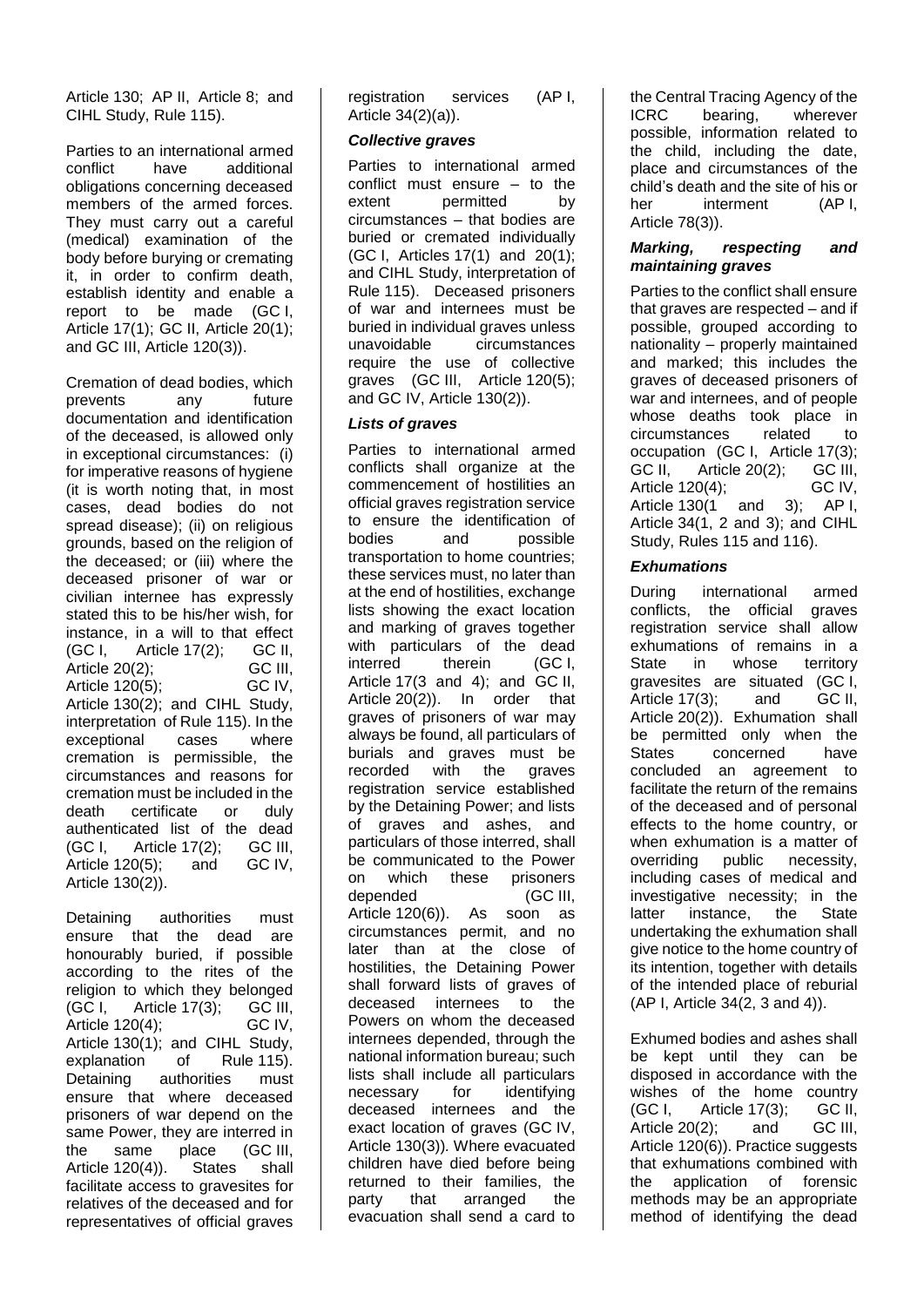after they have been buried (CIHL Study, interpretation of Rule 116).

#### *Death in detention*

In international armed conflicts, every death of a prisoner of war or civilian internee must be followed by an official enquiry by the Detaining Power, which must take all necessary measures to prosecute those responsible, as appropriate (GC III, Article 121; and GC IV, Article 131).

#### **Other relevant bodies of law**

#### *International human rights law*

States can, in connection with the dead, be held responsible for interfering with rights set out in human rights law, such as the right to life, the protection of human dignity, the right to private and family life, the right to an effective remedy and the prohibition against cruel, inhuman or degrading treatment or punishment. The pertinent rules are contained in various international instruments such as the 1948 Universal Declaration of Human Rights (UDHR), the 1966 International Covenant on Civil and Political Rights (ICCPR), the 1984 Convention against Torture and Other Cruel, Inhuman or Degrading Treatment or Punishment (CAT), and the 2006 International Convention for the Protection of All Persons from Enforced Disappearance (ICPPED), and in various regional treaties such as the 1950 European Convention on Human Rights (ECHR), the 1969 American Convention on Human Rights (ACHR) and the 1986 African Charter on Human and Peoples' Rights (AfCHPR).

-<sup>7</sup> See also UDHR, Art. 3

<sup>8</sup> Inter-American Court of Human Rights (IACtHR), *Manuel Cepeda Vargas* v. *Colombia*, 2010, para. 117*;* European Court of Human Rights (EctHR), *Tanrikulu* v. *Turkey,* no. 23763/94, 1999, para. 103; UN Human Rights Committee*,*  CCPR, General Comment 36*,*  CCPR/C/GC/36, para*.* 28*;* ECtHR, *Guide on Article 2 of the European Convention on Human Rights*: *Right to Life*, 2018, para. 129, available at: [https://www.echr.coe.int/Pages/home.as](https://www.echr.coe.int/Pages/home.aspx?p=caselaw/analysis/guides&c) [px?p=caselaw/analysis/guides&c;](https://www.echr.coe.int/Pages/home.aspx?p=caselaw/analysis/guides&c) African Commission on Human and Peoples' Rights, *General Comment No. 3 on the* 

UN Treaty Bodies and regional courts have interpreted the provisions of these instruments to require States to comply with certain obligations regarding the dead and the related rights of their relatives.

The procedural obligations stemming from the right to life (ICCPR, Article 6; AfCHPR, Article 4; ACHR, Article 4; and ECHR, Article  $2<sup>7</sup>$  require that an effective investigation be carried out when a violation of that right is alleged . This could oblige a State to carry out *ex officio*<sup>8</sup> an effective investigation<sup>9</sup> into acts committed prior to the death in question, acts that have led the State to establish the truth with regard to the circumstances leading to the deprivation of life.<sup>10</sup>

In addition, courts have determined in some cases that the suffering caused to family members by the post-mortem treatment of a dead relative's corpse may be regarded as reaching the threshold of inhuman or degrading treatment<sup>11</sup> (ICCPR, Article 7; ACHR, Article 5; AfCHPR, Article 5; and ECHR, Article 3), 12 when such suffering is different in nature from the distress or sorrow caused by the death itself.<sup>13</sup>

Relatives may also invoke their right to private and family life (ICCPR, Article 17; AfCHPR, Article 18; ACHR, Article 11; and ECHR, Article  $8$ <sup>14</sup> when they are denied the possibility of visiting their relative's grave, participating in the burial ceremony, having the body returned to them without

<sup>11</sup> IACtHR, *Moiwana Village* v*. Suriname*, 2005, paras 98–100; IACtHR, *Masacres*  excessive delay, or given no information on the location of the arave. $15$ 

The ICPPED imposes certain obligations on States Parties: to locate, respect and return the remains of the deceased (ICPPED, Article 24(3)); to assure the compilation and maintenance of official records, including the circumstances and cause of death and the destination of the remains, in the event of death during the deprivation of liberty (ICPPED, Article 17(3)(g); and to afford one another the greatest measure of mutual assistance with a view to exhuming, identifying and returning the remains (ICPPED, Article 15).

## *International disaster response law*

International disaster response law includes a number of "soft-<br>law" instruments related to instruments related to forensic activities and the management of the dead. The 2011 *Humanitarian Charter and Minimum Standards in Humanitarian Response* – published by the Sphere Project – sets out a number of universal minimum standards for disposing of dead bodies in a manner that is dignified, culturally appropriate and based on good public-health practice. The Sphere Project also provides guidelines for handling the remains of the dead following a natural disaster. During armed conflict, however, IHL rules on the management of the dead will apply and take precedence.

#### **Domestic implementation**

States have an obligation to adopt measures for implementing IHL domestically,

*de Río Negro* v. *Guatemala*, 2012, paras 151–165.

<sup>12</sup> See also UDHR, Art.5.

<sup>13</sup> ECtHR, *Akkum et al* v*. Turkey*, no. 21894/93, 2005, para. 258; *Khadzhialiyev et al* v*. Russia*, no. 3013/04, 2008, para. 121; IACtHR, *Nadege Dorzema* v*. Dominican Republic*, 2012, paras 117 and 252.

<sup>15</sup>ECtHR, *Sabanchiyeva et al* v*. Russia*, no. 38450/05, 2013, para. 138. See ECtHR, *Guide on Article 8 of the European Convention on Human Rights*: *Right to Respect for Private and Family Life,* 2018, paras 99–104.

*African Charter on Human and Peoples' Rights: The Right to Life (Article 4),* 2015, paras 2 and 7

<sup>9</sup> ECtHR, *Rantsev v. Cyprus and Russia*, no. 25965/04, 2010, paras 232–233. <sup>10</sup> ECtHR, *Kaya* v*. Turkey,* no. 22535/93 2000, para. 126; ECtHR, *Ergi* v*. Turkey,*  no. 23818/94, 1998, para. 85; ECtHR, *Yasa* v*. Turkey*, no. 22495/93, 1998, para. 104; IACtHR, *Neira Alegría et al* v. *Peru,*  1995, para. 71; UN Human Rights Committee*,* CCPR, *General Comment 36*  CCPR/C/GC/36, paras 27–29.

<sup>14</sup> See also UDHR, Art.12.